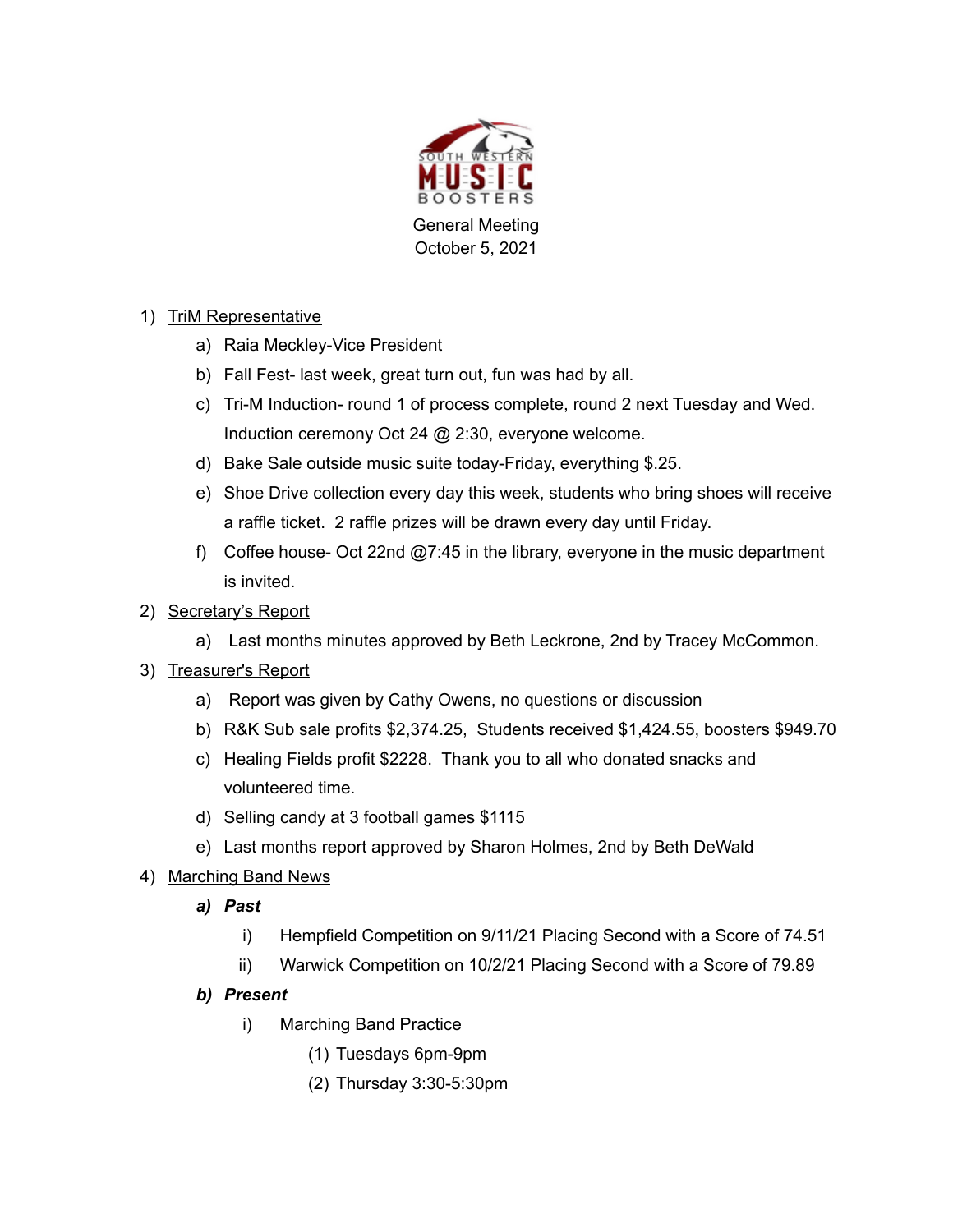- ii) Guard Rehearsals
	- (1) Monday 3:30-5:30pm
- iii) Events
	- (1) Northeastern away game 10/8/21
		- (a) Report time 4:30pm
	- (2) Competition at Eastern York 10/9/21
		- (a) Report time11:30am full rehearsal
		- (b) 2:30pm lunch break
		- (c) 3:30pm Bus Departure
		- (d) 4:30pm Arrival time
		- (e) 6:15pm Performance
		- (f) 9:30pm Awards
		- (g) 11:30pm ETA to SW

#### *c) Future*

- i) Events
	- (1) Band Night/William Penn home game 10/15/21 Beth Leckrone
		- (a) Volunteers needed
		- (b) Time 4-6pm involves set up and tear down
		- (c) Supplies/donations
	- (2) Showcase 10/16/21 Debie Jemison
		- (a) Showcase is a Marching Band Competition held at SWHS
		- (b) The proceeds from this event supports the ENTIRE Music Department, not just the marching band!
		- (c) Volunteers needed
		- (d) Donations
		- (e) Please check out our sign up genius
		- (f) Meeting right after tonight's booster meeting.
	- (3) Dover away game 10/22/21
	- (4) Senior Night/Spring Grove home game 10/29/21 Parents please send about 10 digital pictures to:

[chaperone.swmusicbooster@gmail.com](mailto:chaperone.swmusicbooster@gmail.com)

- (a) Volunteers needed to help pull off this event! Our senior parents will be much appreciated!!!
- (b) Co-chair for this event is still needed.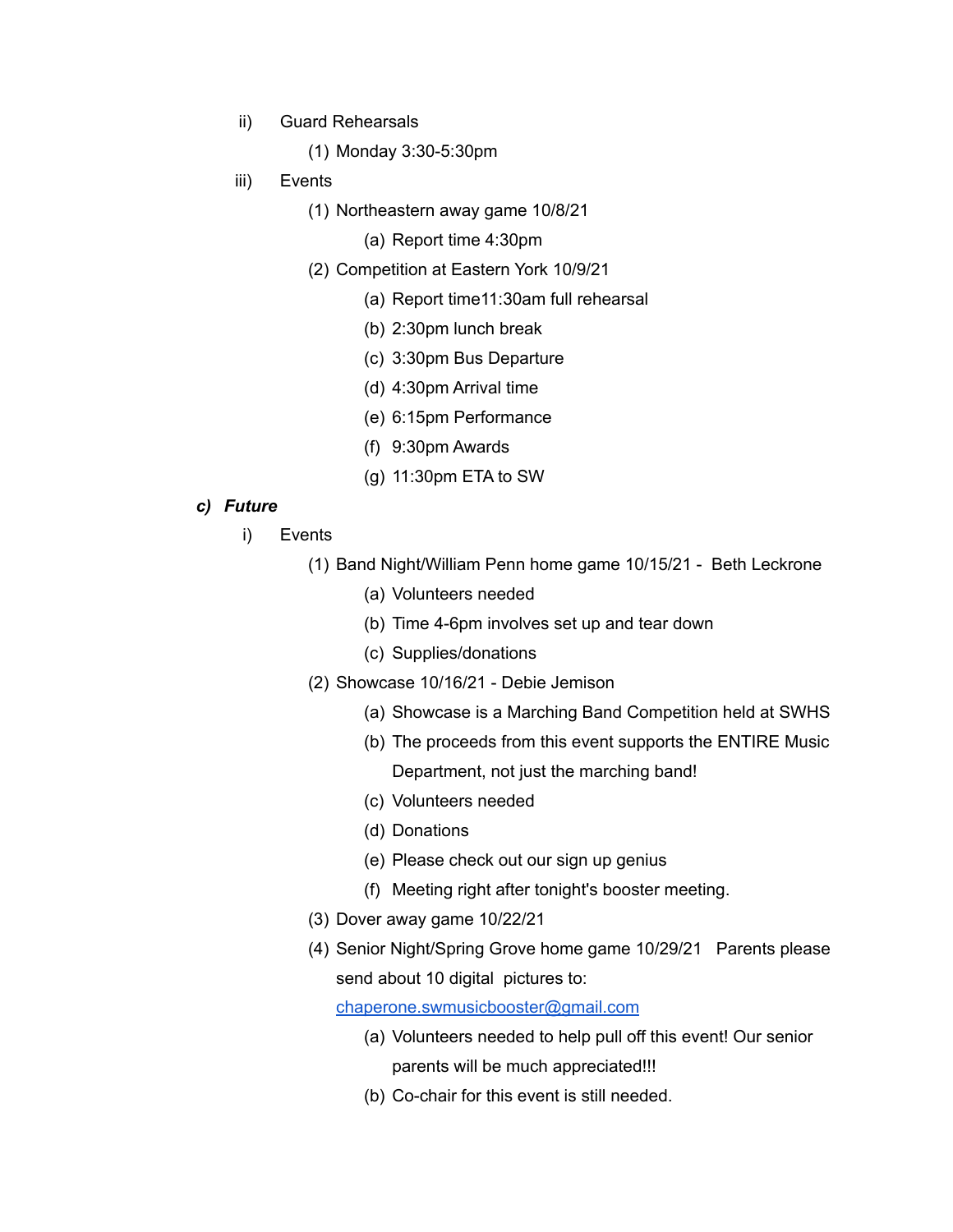- (5) Possible playoff game night 11/5/21
- (6) Chaperones
	- (a) Please contact [chaperone.swmusicbooster@gmail.com](mailto:chaperone.swmusicbooster@gmail.com)
	- (b) Opportunities to volunteer for games are still needed!
- (7) Competition
	- (a) Manheim Central CBA 10/30/21
	- (b) New Oxford CBA 11/5/21
- (8) Halloween Parade 10/28/21
	- (a) Candy Donations are needed for the Halloween parade and a baggie for each marching band student. Please bring candy to directors.
- (9) Rattle Band
	- (a) Parents/Grandparents/Friends/Family members put on a short silly performance of our Marching Band Show!
	- (b) Students love this tradition which provides comic relief during the stressful week of championships.
	- (c) Please consider participating in this event to put a smile on your students' faces!!
	- (d) Copy and paste the links below for Rattle band shows from 2014 and 2016.

https://www.youtube.com/watch?v=-qjppnZv9lw [https://www.youtube.com/watch?v=I\\_YQJ-3vF78](https://www.youtube.com/watch?v=I_YQJ-3vF78)

16 people in attendance for meeting, 2 on zoom

- 5) Music Department News
	- a) Next Trip Payment due 10/22/21
	- b) Fundraising
		- i) Krispy Kreme pick up this Thursday 3:30-5pm in the Cafeteria
		- ii) Joe Corbi's orders due on 10/22, pick up 11/18
		- iii) R & K orders are due Nov , pick up 11/18
		- iv) Soup Sale October 17th through Nov 12th. Delivery is TBA
		- v) Spirit Wear pick up estimate is 10/25/21